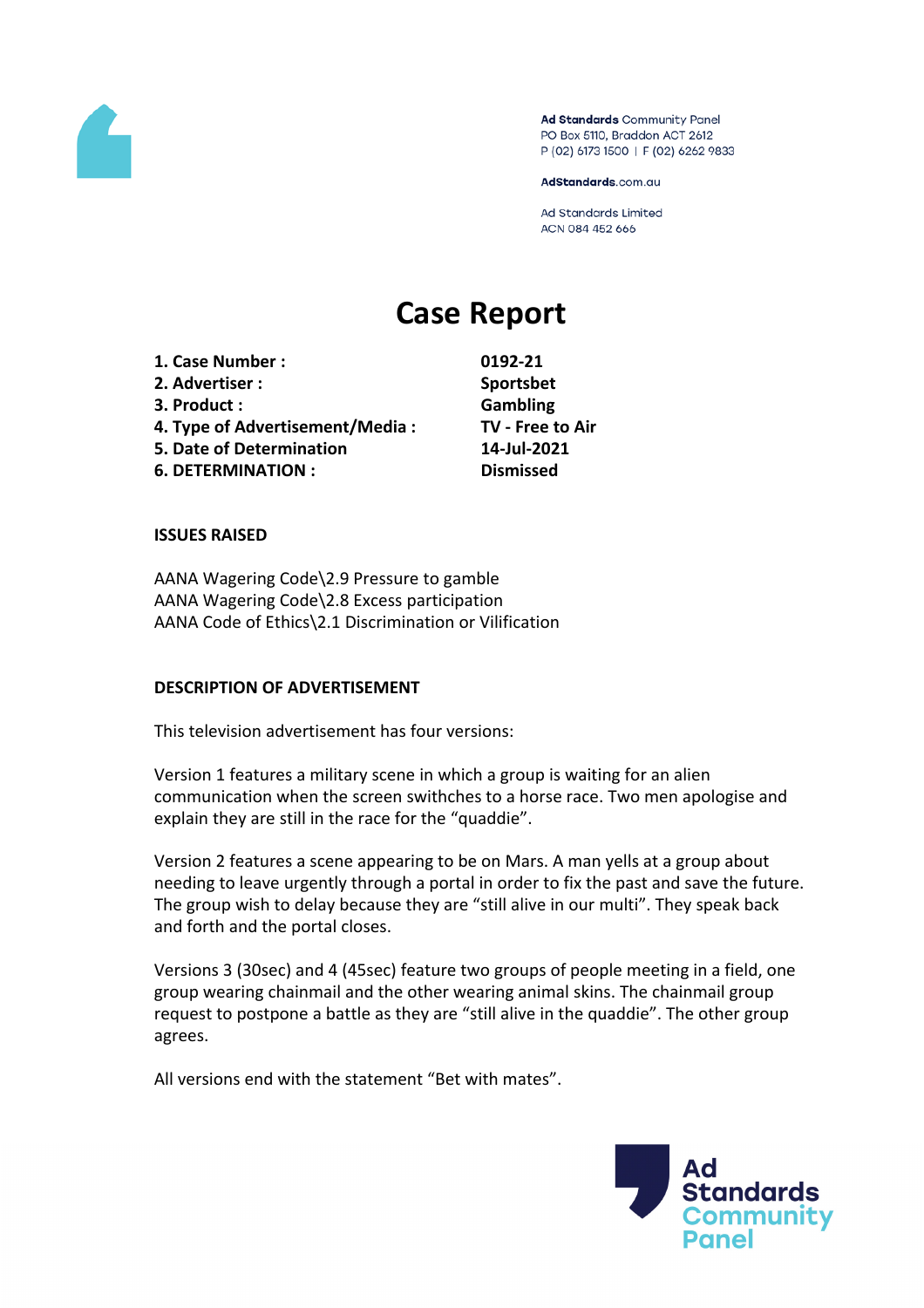

#### **THE COMPLAINT**

Comments which the complainant/s made regarding this advertisement included the following:

*Advert portrays recruiting your mates to bet with you as a normal part of mateship. This is not a true expression of mateship, which normally means looking after or caring for your mates, not putting them in harm's way. Statistically gambling and betting apps create many more losers than winners. The financial hardship that often ensues for the betting person and those who are financially dependent on them is not a reflection of mateship. At the very least there should be a warning to bet responsibly. "Friends don't let friends drive drunk" also applies here - friends don't entice friends to gamble. To imply that gambling is something mates should do together is offensive.*

*The definition of problem gambling is gambling which disrupts everyday life and performing normal functions, and these ads not only normalise gambling, but imply that even highly critical functions could and should be prioritised below gambling via sportsbet. By running them even during the day, even younger audiences are likely to internalise this message to some extent, and the unrealistic nature of the scenarios also mean the implied message is unlikely to be considered let alone questioned.*

# **THE ADVERTISER'S RESPONSE**

Comments which the advertiser made in response to the complainant/s regarding this advertisement include the following:

*We refer to your letter dated 29 June 2021 (Letter) regarding the two complaints (Complaints) received by Ad Standards (Ad Standards) concerning Sportsbet's Bet With Mates – 'Kings' and 'First Contact' television commercials (Advertisements), digital copies of which are enclosed.*

*Ad Standards has identified the Complaints as raising issues with the following sections of the AANA Wagering Advertising Code (Code):*

*2.8 Advertising or Marketing Communication for a Wagering Product or Service must not portray, condone or encourage excessive participation in wagering activities.*

*2.9 Advertising or Marketing Communication for a Wagering Product or Service must neither portray, condone or encourage peer pressure to wager nor disparage abstention from wagering activities.*

*Sportsbet strongly rejects that the Advertisements breach sections 2.8 or 2.9 of the Code (or any other section) for the reasons explained below. As always, Sportsbet*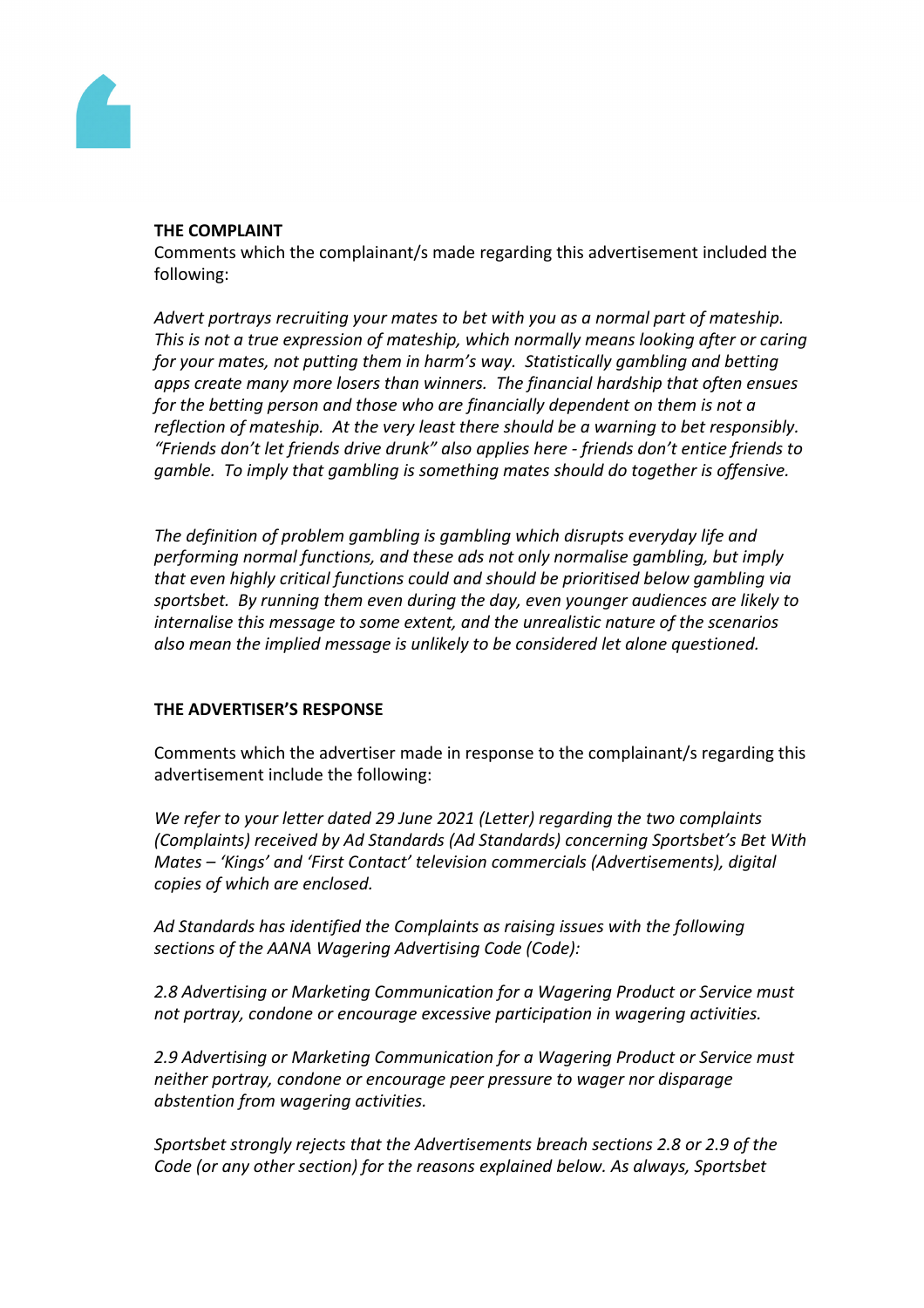

*takes its obligations under the Code very seriously and is committed to ongoing compliance.*

### *Excessive participation in wagering activities*

*Section 2.8 of the Code prohibits wagering advertising that portrays, condones or encourages excessive participation in wagering activities. Relevantly, the AANA's Practice Note in respect of the Code (Practice Note) provides that the mere depiction of regular wagering (eg, as a routine weekend pursuit during a sporting season or other social event) does not equate to portraying excessive participation and that the frequency of participation depicted in the advertisement is only one factor relevant in assessing whether advertising breaches this section.*

*The Advertisements contain no reference or element of repeated or excessive wagering. Rather, they depict two fantasy stories where the climax is interrupted by a subset of characters (or 'mates') who seek to pause momentarily so that they can watch the outcome of a single group bet. The Advertisements are clearly intended as a humorous and lighthearted way to promote a new Sportsbet product known as "Bet With Mates" which enables friends to participate in social betting groups within the Sportsbet platform. The conclusion of the Advertisements incorporates a clear responsible gambling message as is the case with all Sportsbet's advertising.*

*Participation in social betting groups, or 'punters clubs' as they are colloquially known, is a common social experience enjoyed by many Australians from time to time. The Advertisements are clearly intended as an absurdist parody of this common social activity. They do not portray or condone any participants betting repeatedly, continually or beyond means. Rather, they reference only wanting to watch a single race as the characters claim to be 'still alive in the quaddie', which is common racing parlance and in reference to having earlier placed a group quadrella bet. The reference to wanting to watch the outcome of a single unquantified bet cannot sensibly be interpreted as implying that a participant is wagering beyond ordinary or proper limits or in a prolonged manner to improve their overall skill/success in wagering.1 For these reasons, Sportsbet respectfully submits that the Advertisements do not breach section 2.8.*

#### *Peer pressure to wager or disparaging abstention from wagering activities*

*Section 2.9 prohibits wagering advertising that portrays, condones or encourages peer pressure to wager or disparages abstention from wagering activities. The Practice Note elaborates on this section by providing that wagering advertising will contravene the prohibition if it criticises or ridicules non-engagement in wagering activities or disparages abstention from wagering, for example by mocking those who choose not to participate.*

*The Advertisements contain no such element. As mentioned above, the climax in the Advertisements depicts a subset of characters (or 'mates') who enquire about pausing momentarily so that they can watch the outcome of a single group bet. Nowhere in*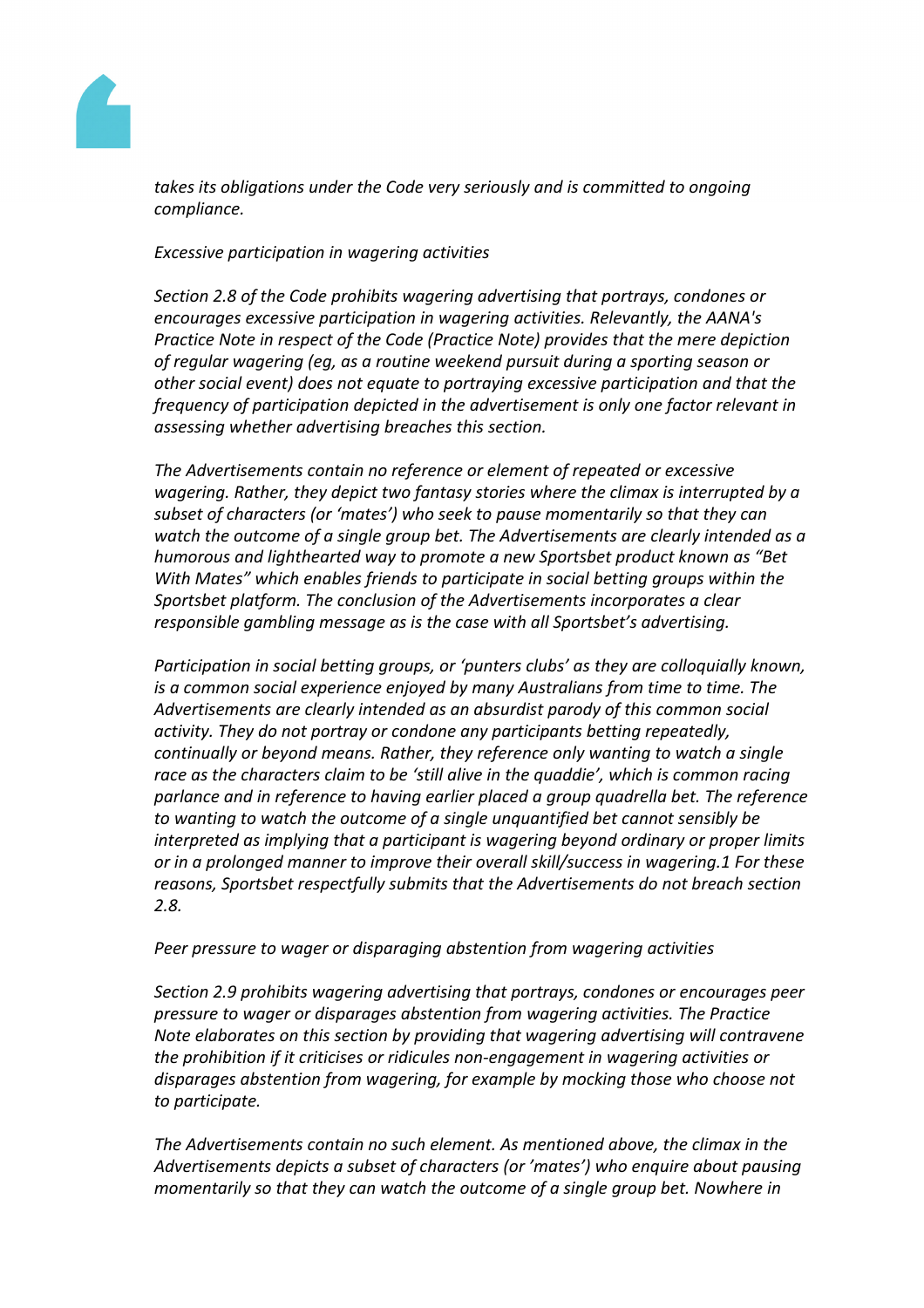

*this moment, nor in the Advertisements more broadly, does a character pressure another character into performing any wagering activity or criticise or ridicule another character about choosing to abstain from participating in any wagering activity. Further, we note that the careful use of the element of interruption or pause within the Advertisements is entirely for dramatic/comedic effect, in an absurdist manner, and does not imply that an individual should prioritise wagering over any other daily focus or endeavour. For these reasons, Sportsbet respectfully submits that the Advertisements do not breach section 2.9.*

### *Conclusion*

*For the reasons outlined above, Sportsbet strongly rejects any assertion that the Advertisements breach sections 2.8, 2.9 or any other section of the Code.*

## **THE DETERMINATION**

The Ad Standards Community Panel (Panel) considered whether this advertisement breaches the AANA Wagering Advertising and Marketing Communication Code (Wagering Code) or the AANA Code of Ethics (Code of Ethics).

The Panel noted the complainants' concern that the advertisement:

- Condones and encourages excess participation in wagering activities
- Is offensive in that it suggests that a viewer should gamble with mates when gambling is dangerous.

The Panel viewed the advertisement and noted the advertiser's response.

The Panel noted that the advertiser is a company licensed in a State or Territory of Australia to provide wagering products or services to customers in Australia and that the product advertised is a wagering product or service and therefore the provisions of the Wagering Code apply.

As per the AANA Wagering Advertising and Marketing Communication Code Practice Note:

*"The Code applies to advertising and marketing communication for wagering products and services provided by licensed operators in Australia.*

**Wagering Code Section 2.8 - Advertising or Marketing Communication for a Wagering Product or Service must not portray, condone or encourage excessive participation in wagering activities.**

The Panel considered whether the advertisement portrayed 'excessive' participation in wagering activities.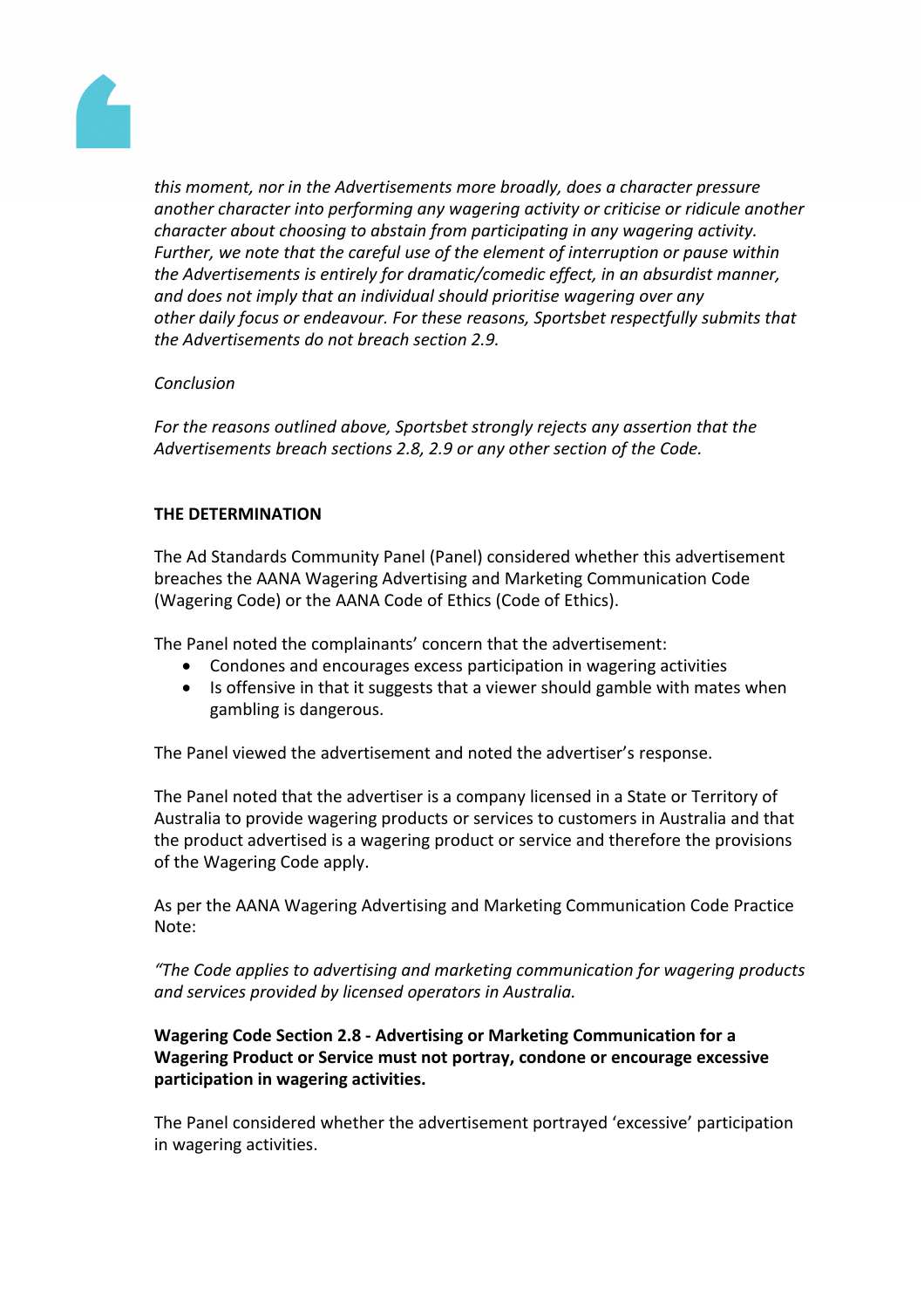

The Panel noted the Practice Note to Section 2.8 of the Wagering Code which provides: "*Simply depicting regular wagering, for example as a routine weekend pursuit during a sporting season, does not equate to portraying excessive participation. An advertisement or marketing communication would portray, condone or encourage excessive participation in wagering activities where it depicts:*

- *• participants wagering beyond their means;*
- *• wagering taking priority in a participant's life;*
- *• prolonged and frequent wagering to improve a participant's skill in wagering."*

The Panel noted a complainant's comments that the advertisement suggests that important or critical functions (such as the scenarios depicted in the advertisements) should be prioritised below gambling and that this is an example of wagering disrupting everyday life.

The Panel noted it had previously upheld complaints about excessive participation in wagering activities in cases 0447/16, 0459/17 and 0492/17 where wagering appeared to take priority in a participant's life or participants went beyond ordinary or proper limits.

In contrast, in the current case, the Panel noted that the advertisement depicts ridiculous and exaggerated scenarios featuring aliens, space and medieval battles. The Panel noted the complainant's comment that the unrealistic nature of the scenarios mean that the implied message is unlikely to be considered or questioned.

The Panel considered however that the unrealistic nature of the scenarios meant that most members of the community would not interpret the advertisement as a realistic depiction of people prioritizing wagering over life events and that overall the advertisement does not convey the message that wagering is taking priority in the men's lives.

The Panel considered that the advertisement was not condoning or encouraging excessive participation and in the Panel's view, the message taken from the promotion is not a portrayal of or encouragement for excessive participation in wagering activities.

### **Wagering Code Section 2.8 Conclusion**

The Panel determined that the advertisement does not portray, condone or encourage excessive participation in wagering activities and does not breach Section 2.8 of the Wagering Code.

**Wagering Code Section 2.9 - Advertising or Marketing Communication for a Wagering Product or Service must neither portray, condone or encourage peer pressure to wager nor disparage abstention from wagering activities**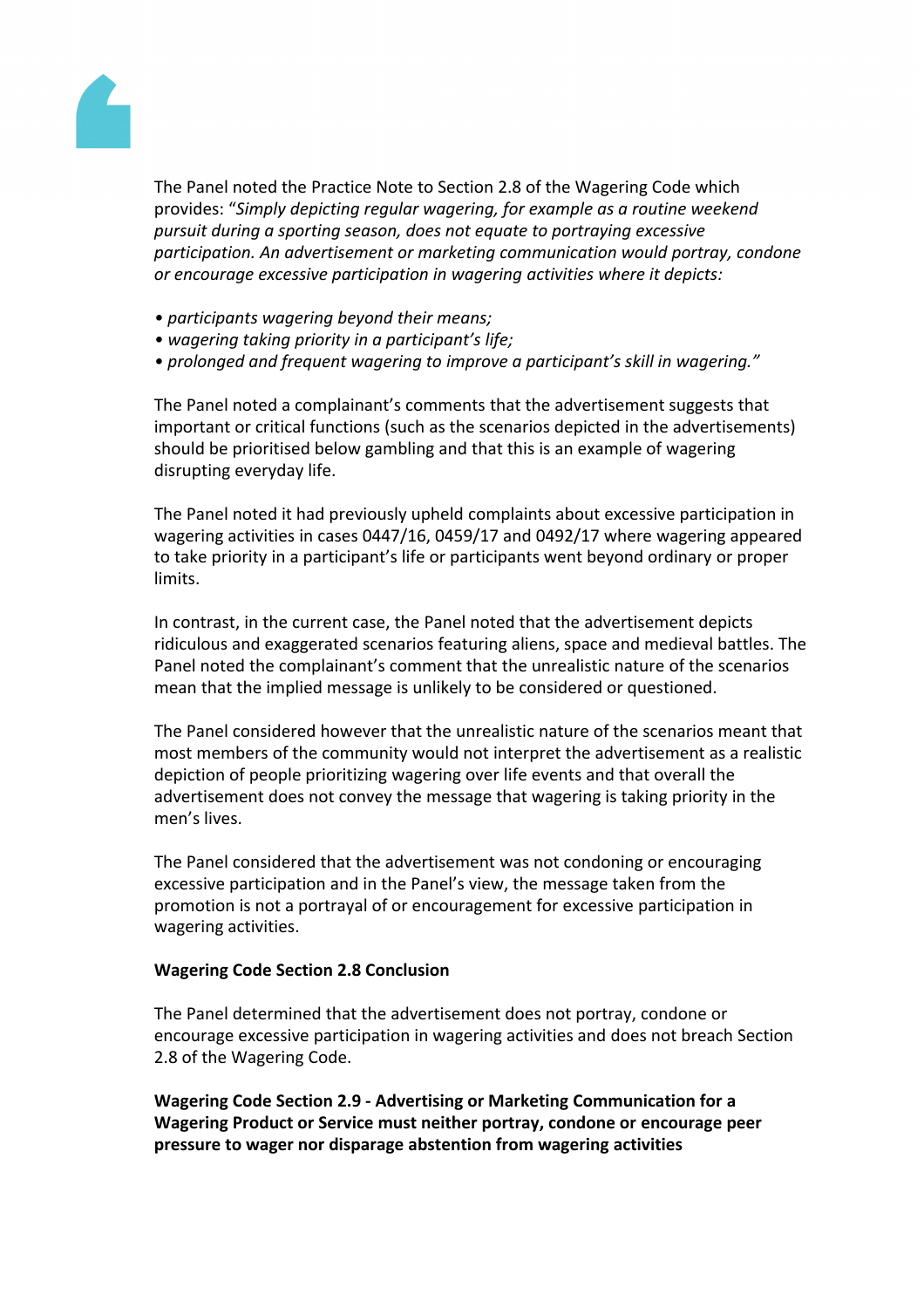

The Panel noted the practice note for Section 2.9 which states "Advertising or marketing communication must not portray, condone or encourage criticism or ridicule for not engaging in wagering activities or disparage abstention from wagering, for example by mocking non-participants".

The Panel considered that the overall impression of the advertisement is that the men are all willingly watching the race. The Panel considered that the advertisement does not show any of the men encouraging the others to participate, and none of the men seem unwilling to participate.

The Panel noted that the advertisement promotes "Bet with mates" however considered that this was not a promotion of peer pressure but rather showcasing the feature of the same name which enables users to create a group and wager together.

### **Wagering Code Section 2.9 conclusion**

Finding that the advertisement does not contain any messaging which portrays, condones or encourages peer pressure to wager nor disparage abstention from wagering activities, The Panel determined that the advertisement did not breach Section 2.9 of the Wagering Code.

**Code of Ethics Section 2.1: Advertising or Marketing Communication shall not portray people or depict material in a way which discriminates against or vilifies a person or section of the community on account of race, ethnicity, nationality, gender, age, sexual preference, religion, disability, mental illness or political belief.**

The Panel noted the AANA Practice Note which provides guidance on the meaning of: Discrimination - unfair or less favourable treatment Vilification - humiliates, intimidates, incites hatred, contempt or ridicule Gender - male, female or trans-gender characteristics.

# **Does the advertisement portray material in a way which discriminates against or vilifies a person on account of gender?**

The Panel noted that in versions 1 and 2 or the advertisement the men are shown to choose to watch the race rather than assist in potentially saving their own lives (by 1. listening to the aliens message and 2. saving the past). The Panel considered that this may suggest that the men are foolish.

The Panel considered however that the men's lives are not in imminent peril and although their prioritisation may be unwise it does not appear to be dangerous at the time.

The Panel considered that the content of the advertisement did not show the men to receive unfair or less favourable treatment because of their gender, and did not humiliate, intimidate or incite hatred, contempt or ridicule of the men because of their gender.